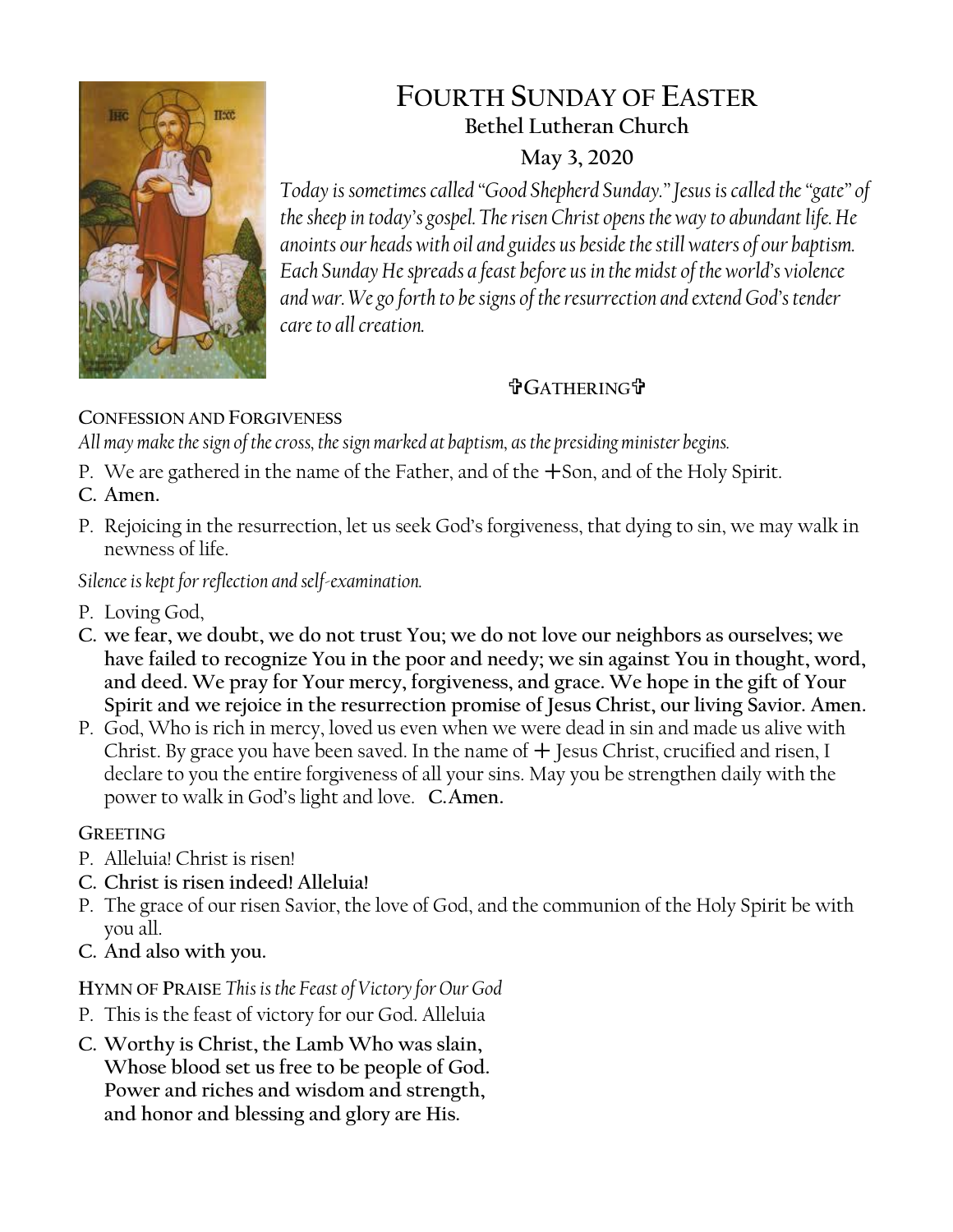**This is the feast of victory for our God. Alleluia.**

**Sing with all the people of God and join in the hymn of all creation. Blessing and honor and glory and might be to God and the Lamb forever. Amen.** 

**This is the feast of victory for our God, for the Lamb Who was slain has begun His reign. Alleluia. Alleluia!**

**PRAYER OF THE DAY**

P. O God our Shepherd, You know Your sheep by name and lead us to safety through the valleys of death. Guide us by Your voice, that we may walk in certainty and security to the joyous feast prepared in Your house, through Jesus Christ our Lord, Who lives and reigns with You and the Holy Spirit, one God, now and forever.

C. **Amen**

## **WORD**

## **FIRST READING: Acts 2:42–47**

*Today's reading is a description of life in the community following Peter's sermon on the day of Pentecost, when the Spirit was outpoured on God's people. This new community is founded on the teachings of the apostles and sustained in the breaking of the bread.*

 $^{42}$ [The baptized] devoted themselves to the apostles' teaching and fellowship, to the breaking of bread and the prayers. <sup>43</sup>Awe came upon everyone, because many wonders and signs were being done by the apostles. <sup>44</sup>All who believed were together and had all things in common; <sup>45</sup>they would sell their possessions and goods and distribute the proceeds to all, as any had need. <sup>46</sup>Day by day, as they spent much time together in the temple, they broke bread at home and ate their food with glad and generous hearts, <sup>47</sup>praising God and having the goodwill of all the people. And day by day the Lord added to their number those who were being saved.

The Word of the Lord. **Thanks be to God.**

## **Psalm 23**

The LORD is my shepherd; I shall not be in want.

**<sup>2</sup>He makes me lie down in green pastures**

**and leads me beside still waters.**

<sup>3</sup>He revives my soul

and guides me along right pathways for His name's sake.

**<sup>4</sup>Though I walk through the valley of the shadow of death, I shall fear no evil;**

**for You are with me; Your rod and your staff, they comfort me.** 

<sup>5</sup>You spread a table before me in the presence of my enemies;

You have anointed my head with oil, and my cup is running over.

**6 Surely Your goodness and mercy shall follow me all the days of my life,**

**and I will dwell in the house of the LORD forever.**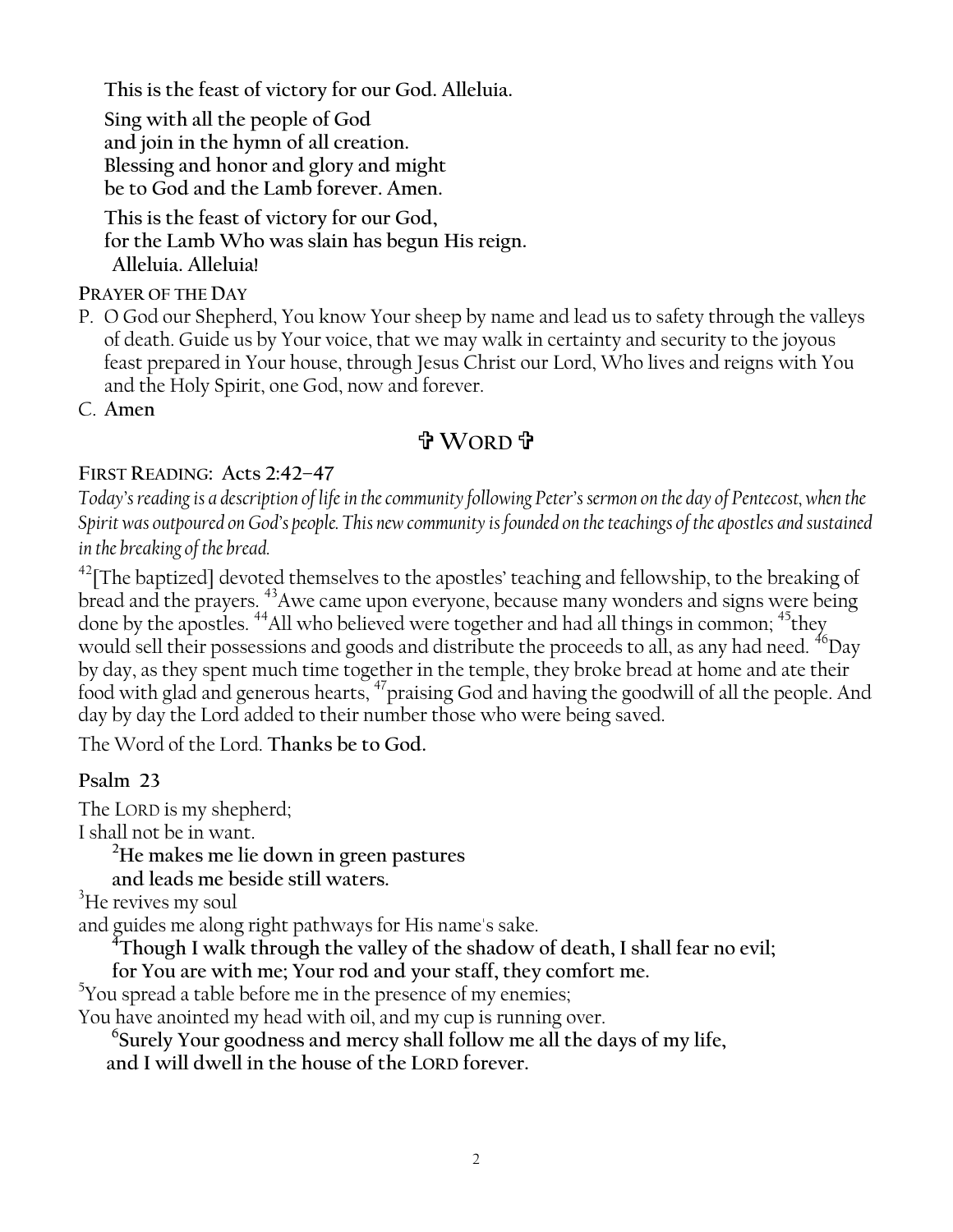### **SECOND READING: 1 Peter 2:19–25**

*Doing the right things does not guarantee that one will not experience difficulties, hardships, rejection, or even suffering. Here Christ is presented as the model for our path of endurance and loyalty to God, particularly in the midst of adversity.*

<sup>19</sup>For it is a credit to you if, being aware of God, you endure pain while suffering unjustly. <sup>20</sup>If you endure when you are beaten for doing wrong, what credit is that? But if you endure when you do right and suffer for it, you have God's approval. <sup>21</sup>For to this you have been called, because Christ also suffered for you, leaving you an example, so that you should follow in His steps. <sup>22</sup> He committed no sin, and no deceit was found in His mouth." <sup>23</sup>When He was abused, He did not return abuse; when He suffered, He did not threaten; but He entrusted himself to the one who judges justly. <sup>24</sup>He himself bore our sins in His body on the cross, so that, free from sins, we might live for righteousness; by His wounds you have been healed.  $^{25}$  For you were going astray like sheep, but now you have returned to the Shepherd and Guardian of your souls.

The Word of the Lord. **Thanks be to God.**

### **GOSPEL ACCLAMATION**

Hallelujah! Jesus lives! He is now the Living One; From the gloomy halls of death Christ, the Conqueror, has gone, Bright forerunner to the skies of His people, yet to rise.

## **HOLY GOSPEL**: **John 10:1–10**

*Jesus uses an image familiar to the people of his day to make a point about spiritual leadership. Good shepherds bring people to life through Jesus, but those who avoid Jesus are dangerous to the flock.*

## **C.** *(spoken)* **Glory to you, O Lord.**

[Jesus said:] Very truly, I tell you, anyone who does not enter the sheepfold by the gate but climbs in by another way is a thief and a bandit. <sup>2</sup>The one who enters by the gate is the shepherd of the sheep. <sup>3</sup>The gatekeeper opens the gate for Him, and the sheep hear His voice. He calls his own sheep by name and leads them out. <sup>4</sup>When He has brought out all His own, He goes ahead of them, and the sheep follow Him because they know His voice. <sup>5</sup>They will not follow a stranger, but they will run from him because they do not know the voice of strangers." <sup>6</sup>Jesus used this figure of speech with them, but they did not understand what He was saying to them. <sup>7</sup>So again Jesus said to them, "Very truly, I tell you, I am the gate for the sheep. <sup>8</sup>All who came before Me are thieves and bandits; but the sheep did not listen to them.  $^{9}$ I am the gate. Whoever enters by Me will be saved, and will come in and go out and find pasture. <sup>10</sup>The thief comes only to steal and kill and destroy. I came that they may have life, and have it abundantly.

## P. The Gospel of the Lord.

## **GOSPEL RESPONSE**

Hallelujah! Jesus lives! Praise Him, ransomed of the earth. Praise Him in a nobler song, Cherubim of heav'nly birth. Praise the victor King, Whose sway sin and death and hell obey

#### **SERMON**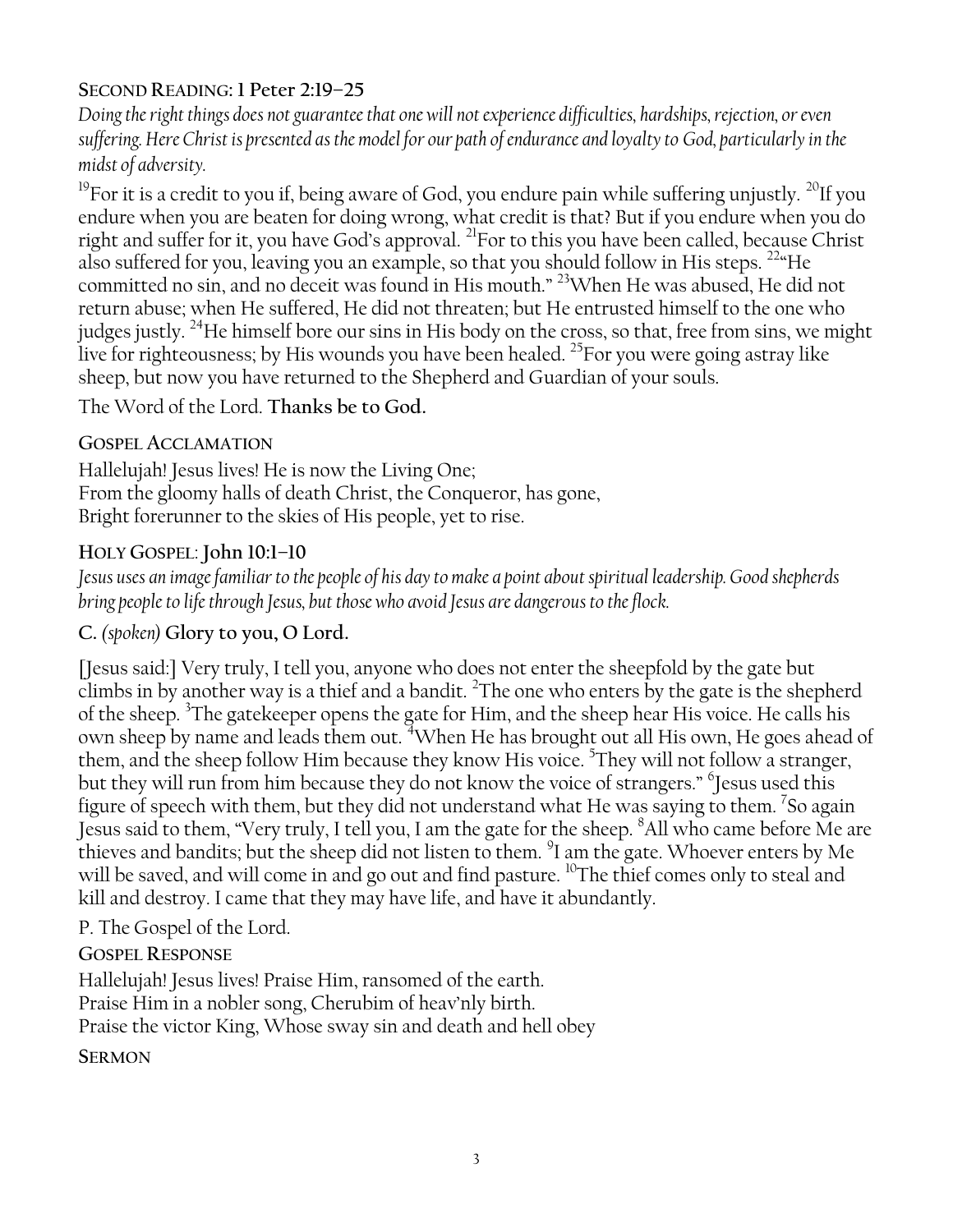**HYMN OF THE DAY** *My Shepherd, You Supply My Need* .

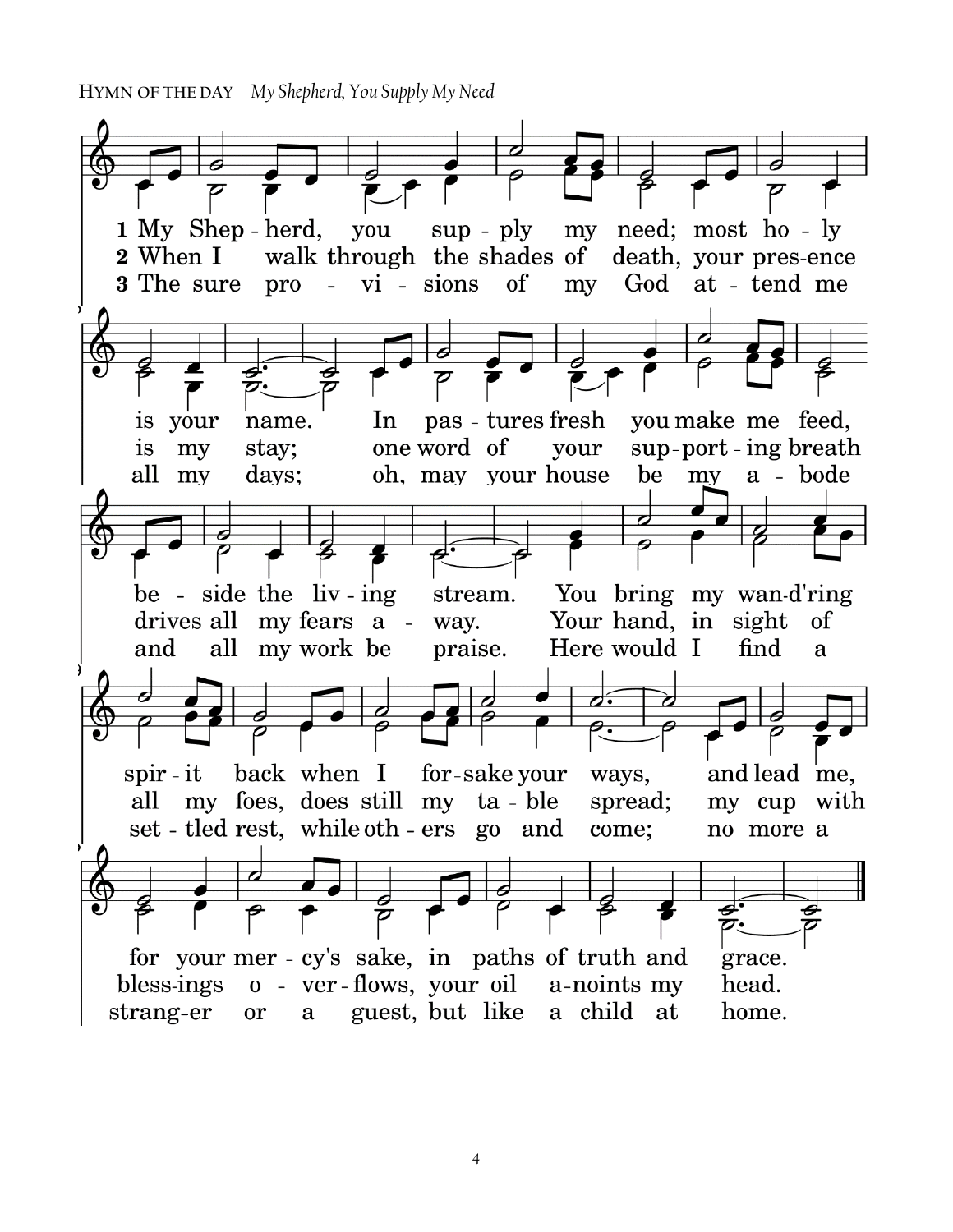#### **THE APOSTLES' CREED**

I believe in God, the Father almighty, creator of heaven and earth. I believe in Jesus Christ, His only Son, our Lord. He was conceived by the power of the Holy Spirit and born of the virgin Mary. He suffered under Pontius Pilate, was crucified, died, and was buried. He descended into hell. On the third day He rose again. He ascended into heaven, and is seated at the right hand of the Father. He will come again to judge the living and the dead. I believe in the Holy Spirit, the holy catholic Church, the communion of saints, the forgiveness of sins, the resurrection of the body, and the life everlasting. Amen

#### **PRAYER**

#### **OFFERING**

*If you have not signed up for electronic giving, you can mail your offering in to Bethel (P.O. Box 126, Porter, 56280), you may drop it in the offering box at the church, or you may make your offering online at our website [\(www.bethelofporter.com\)](http://www.bethelofporter.com/).* 

#### **OFFERTORY** *He Is Arisen, Glorious Word*

He is arisen! Glorious Word! Now reconciled is God, my Lord; the gates of heav'n are open. My Jesus rose triumphantly, and Satan's arrows broken lie, destroyed hell's fiercest weapon. Oh, hear, what cheer! Christ victorious, rising glorious, life is giving. He was dead, but now is living!

#### **OFFERTORY PRAYER**

P. Blessed are You, O God, ruler of heaven and earth.

**C. Day by day You shower us with blessings. As You raised us to new life in Christ, give us glad and generous hearts, ready to praise You and to respond to those in need through Jesus Christ our Lord. Amen.**

#### **PRAYERS OF THE PEOPLE**

Separated in our homes but united in the one flock of believers and uplifted by the promised hope of healing and resurrection, we join the people of God in all times and places in praying for the church, the earth, the world, and all in need.

*A brief silence.*

Shepherding God, we pray that we will hear and follow Your voice calling to us in the Word; that bishops and pastors be sustained for their shepherding tasks; that churches devastated by the virus be upheld; and that churches find ways to continue their ministries of education and service. Lord in Your mercy,

**C. hear our prayer.**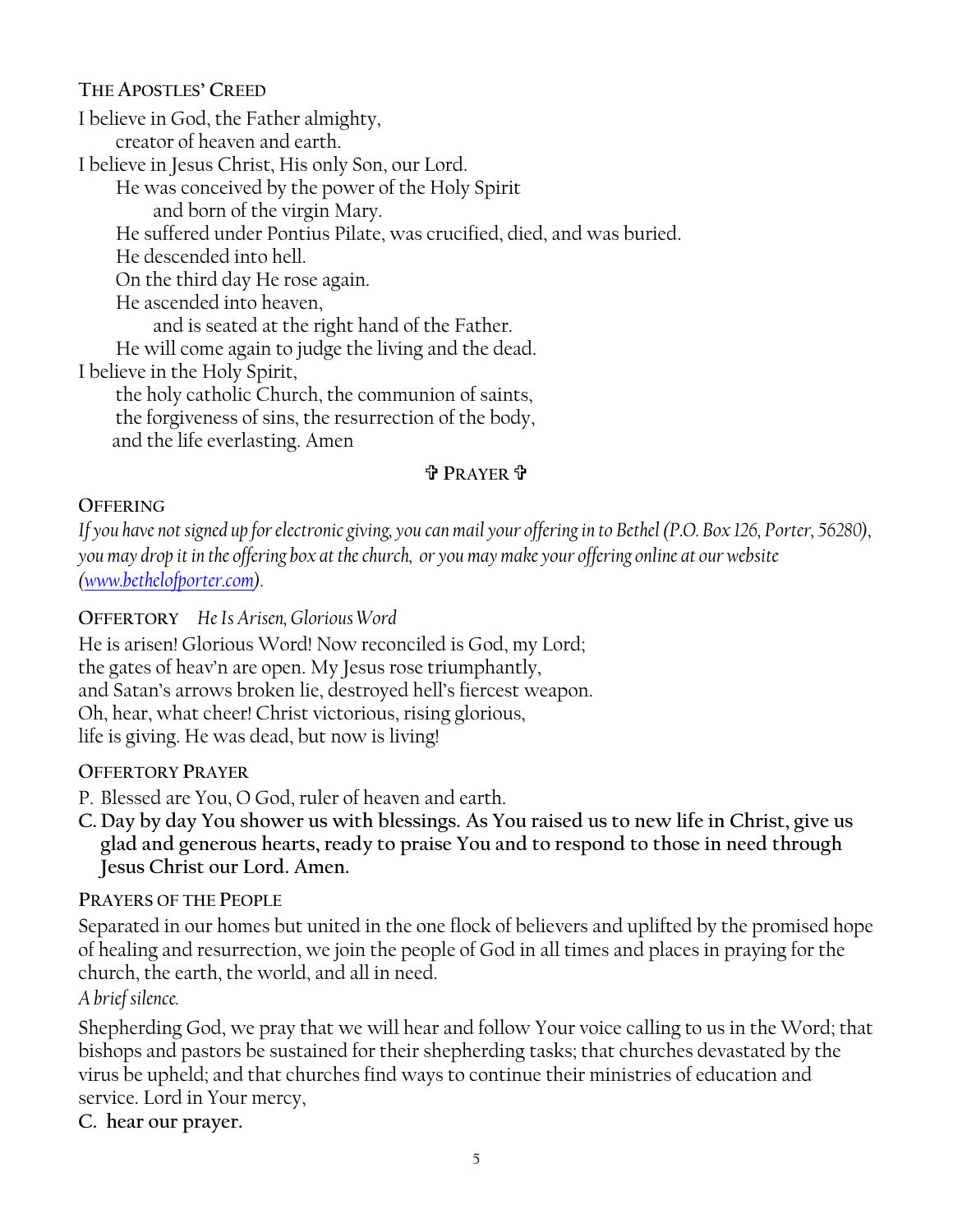God of creation, we praise You for those who maintain and operate farm equipment, for those who plant and harvest crops, and for those involved in agriculture of any kind. Support and uphold those who are struggling to find markets for their goods and those facing the devastating decision of whether to cull their herds. Strengthen all who work to feed the world. Lord in Your mercy,

## **C. hear our prayer.**

Generous God, no one should be in want. Bid the nations to return to Your paths of righteousness and inspire our leaders to walk in Your ways, that heads of state and legislators cooperate for the good of all, medical experts are heeded and government moneys serve the nations' greatest needs so all may have the opportunity to live abundantly and sustainably. Lord in Your mercy,

## **C. hear our prayer.**

God of justice, we pray for a world so economically divided: that the millions of those unemployed be given food and shelter now and jobs in the future; that children find a fruitful means of education; that refugees be safeguarded from violence and prejudice; that, inspired by the early Christians, those who have means become ever more generous to those who endure great want. Lord in Your mercy,

## **C. hear our prayer.**

Comforting God, You carry us tenderly in Your arms. We pray for all who walk through dark valleys overshadowed by anxiety and need: that those afflicted with the coronavirus be cared for; that the sick be healed; that those in despair find hope; that those who are lonely be comforted and that medical workers be safeguarded. We pray especially for Bea, Merv, Emily, Dick, Angie, Shirley, and Lynette. Lord in Your mercy,

## **C. hear our prayer.**

Nurturing God, You desire green pasture for all. Bless advocacy work, food pantries and feeding ministries here and around the country. May none of our neighbors lack for basic needs. Lord in Your mercy,

## **C. hear our prayer.**

Everlasting God, Your beloved have heard Your voice; You have called them by name and guided them to Your side in death. We thank You for their lives of faithful witness and we pray that at our end, as sheep of Your own fold, as lambs of Your own flock, we will be gathered with them into Your loving arms. Lord, in Your mercy,

## **C. hear our prayer.**

Almighty God, You give us the joy of celebrating our Lord's resurrection. With bold confidence in Your love we place all for whom we pray into Your eternal care. Give us the joys of life in Your service, and bring us at last to the full joy of life eternal, through Jesus Christ, our Savior and Lord, Who lives and reigns with You and the Holy Spirit, one God, now and forever. **C. Amen**

## **THE LORD'S PRAYER**

Our Father, Who art in heaven, hallowed be Thy name, Thy kingdom come, Thy will be done, on earth as it is in heaven. Give us this day our daily bread; and forgive us our trespasses, as we forgive those who trespass against us;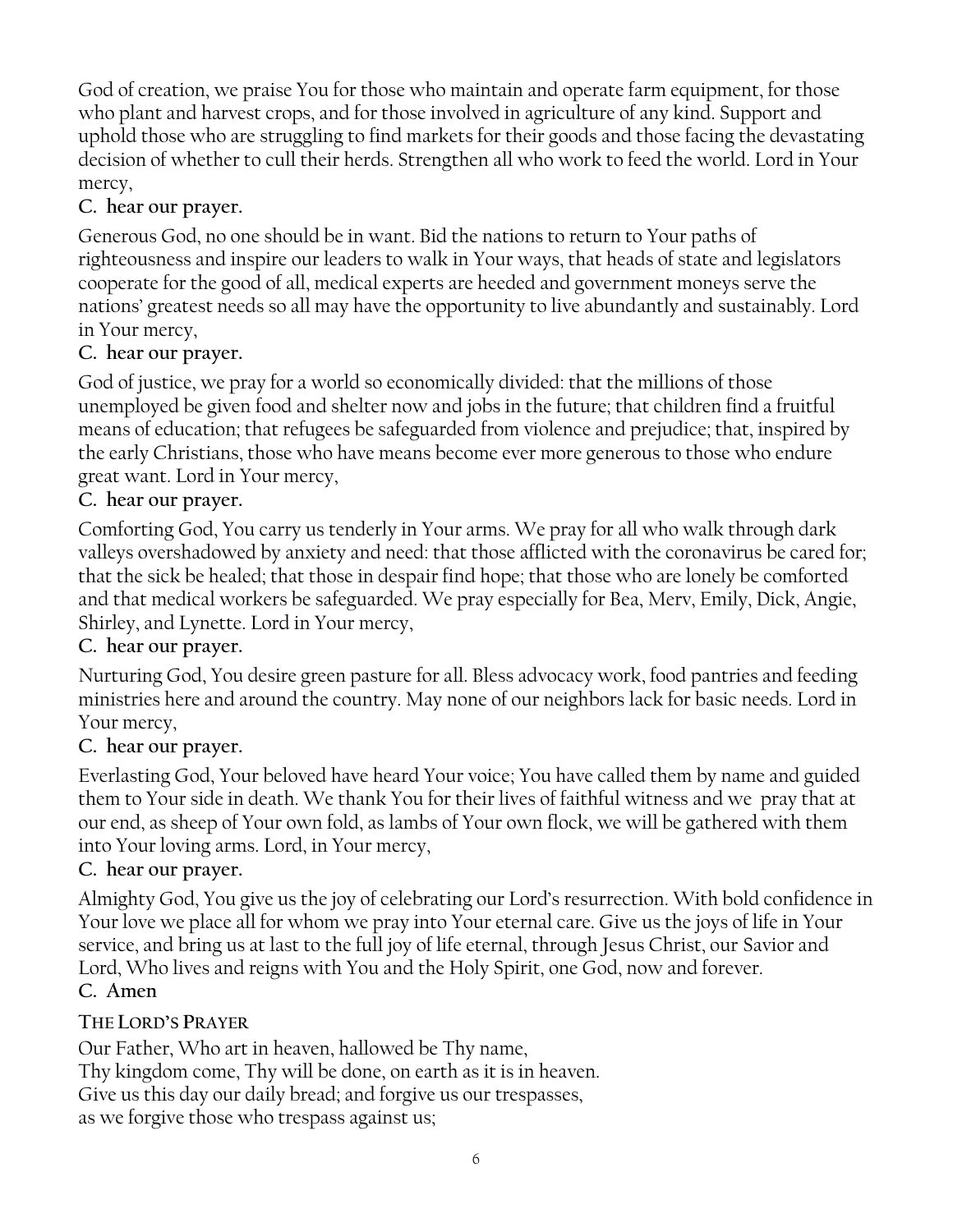and lead us not into temptation, but deliver us from evil. For Thine is the kingdom, and the power, and the glory, forever and ever. Amen.

### **\$P** SENDING \$P

**BLESSING**

- P. The God of all grace, Who has called you to eternal glory in Christ, restore, support, strengthen, and  $+$  bless you by the power of the Holy Spirit, now and forever.
- C. Amen

**CLOSING HYMN** *Praise the Lord, Rise Up Rejoicing* wor - ship, thanks, de  $re - j_0ic - ing$ , Praise the Lord, rise  $\overline{u}$  $\mathbf{1}$ shep - herd shar - ing, lost and  $lone - ly,$ Scat - tered flock, one  $\overline{2}$ forth wrongs for  $-$  giv  $-$  ing, we  $\overline{20}$ a  $\overline{3}$ Sins for -  $giv$  -  $en$ , high! God on vo - tion voic -  $ing:$  $g$ lo - ry be to one voice hear - ing,  $at$ ten - tive to your word: ears free. Spir - it, strong and in your lert and  $liv - ing$ this eu - cha pas - sion shar - ing, by and Christ, your cross  $bod - y$ , your your blood new  $re - ceiv - ing$ , in life by  $cre - a - tion,$ seek -  $ing$ peace in new Part - ners in your yours the  $fi$  -  $nal$  $vic - to - ry.$  $de - clar - ing$ rist Lord. the vours, and you  $\lim$  be - liev - ing, we are fol - l'wers be. faith - ful na - tion,  $ev - *ry*$ may we

**DISMISSAL** 

- P. Christ is Risen!
- **C. He is Risen indeed!**
- P. Go in peace. Share the good news.
- **C. Thanks be to God. Alleluia, Alleluia**